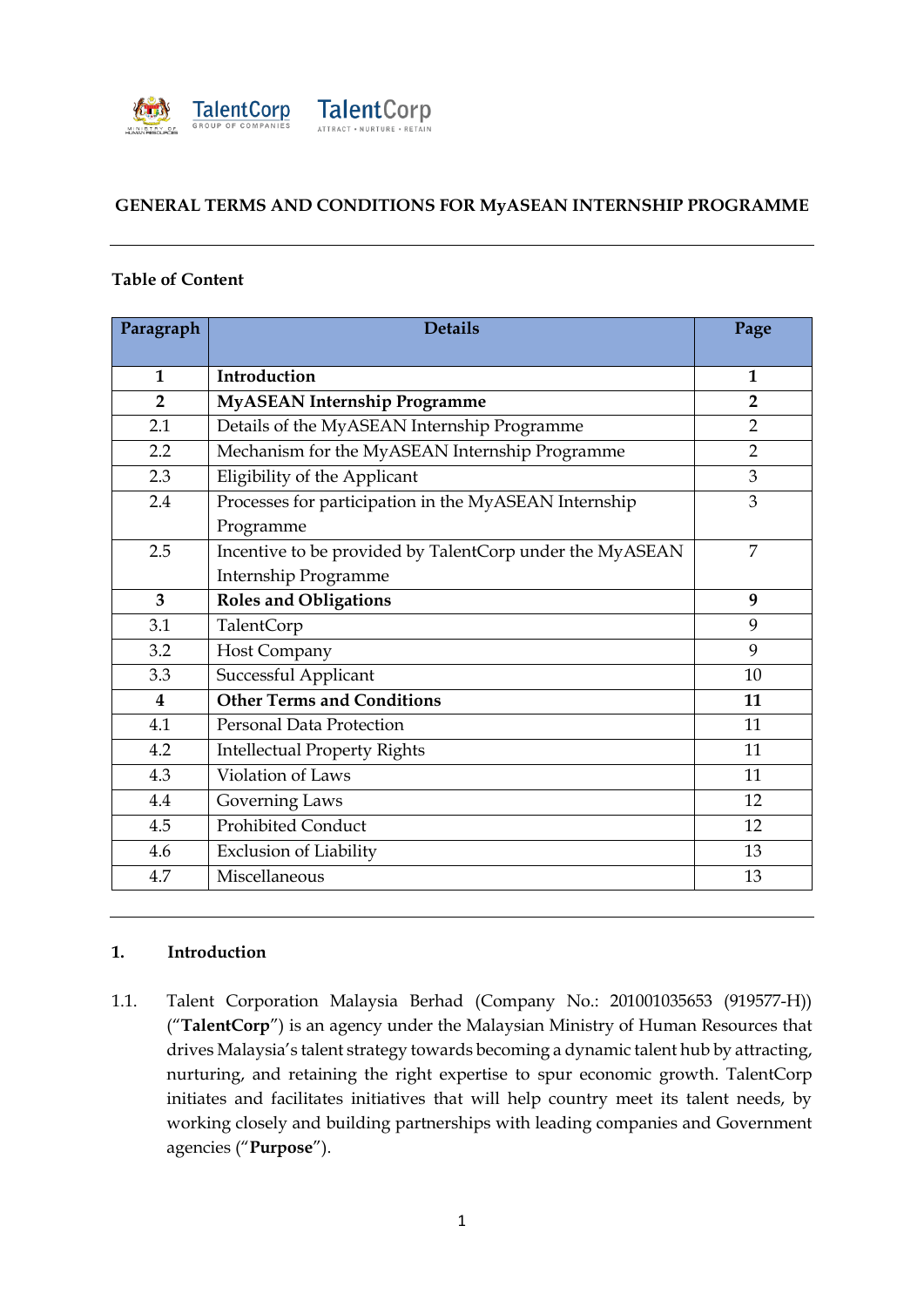

- 1.2. Pursuant to the Purpose, TalentCorp has implemented a talent mobility programme (internship programme) known as '**MyASEAN Internship**' ("**MyASEAN Internship Programme**").
- 1.3. These general terms and conditions shall constitute entire agreement between the applicant(s) ("**Applicant(s)**") including the Successful Applicant (as defined under Paragraph 2.4 below) and TalentCorp pursuant to the applicant's intention to participate in MyASEAN Internship Programme as made available by TalentCorp from time to time ("**Terms and Conditions**"). By participating in the MyASEAN Internship Programme, the Applicant hereby agrees and undertakes with TalentCorp to be bound by the following Terms and Conditions.

# **2. MyASEAN Internship Programme**

- 2.1. Details of the MyASEAN Internship Programme
	- (a) MyASEAN Internship Programme is an internship programme implemented by TalentCorp to provide an opportunity to the Applicant to undergo internship at an intended host company, which is registered with TalentCorp for the purpose of the MyASEAN Internship Programme ("**Host Company**").
	- (b) Duration for internship at Host Company for MyASEAN Internship Programme.
		- (i) The Successful Applicant (as defined under Paragraph 2.4(a)(i)) of this Terms and Conditions) is required to undergo an internship with the Host Company for a minimum period of **2 months** up to maximum period of **12 months** ("**Internship Period**") which shall be reflected in Internship Agreement (as defined under Paragraph 2.4(a)(i)) of this Terms and Conditions), executed by the Host Company and the Successful Applicant
- 2.2. Mechanism for the MyASEAN Internship Programme
	- (a) Outbound
		- (i) Outbound mechanism is referred for the Malaysian Applicant who intends to undergo the internship with Host Company outside of Malaysia.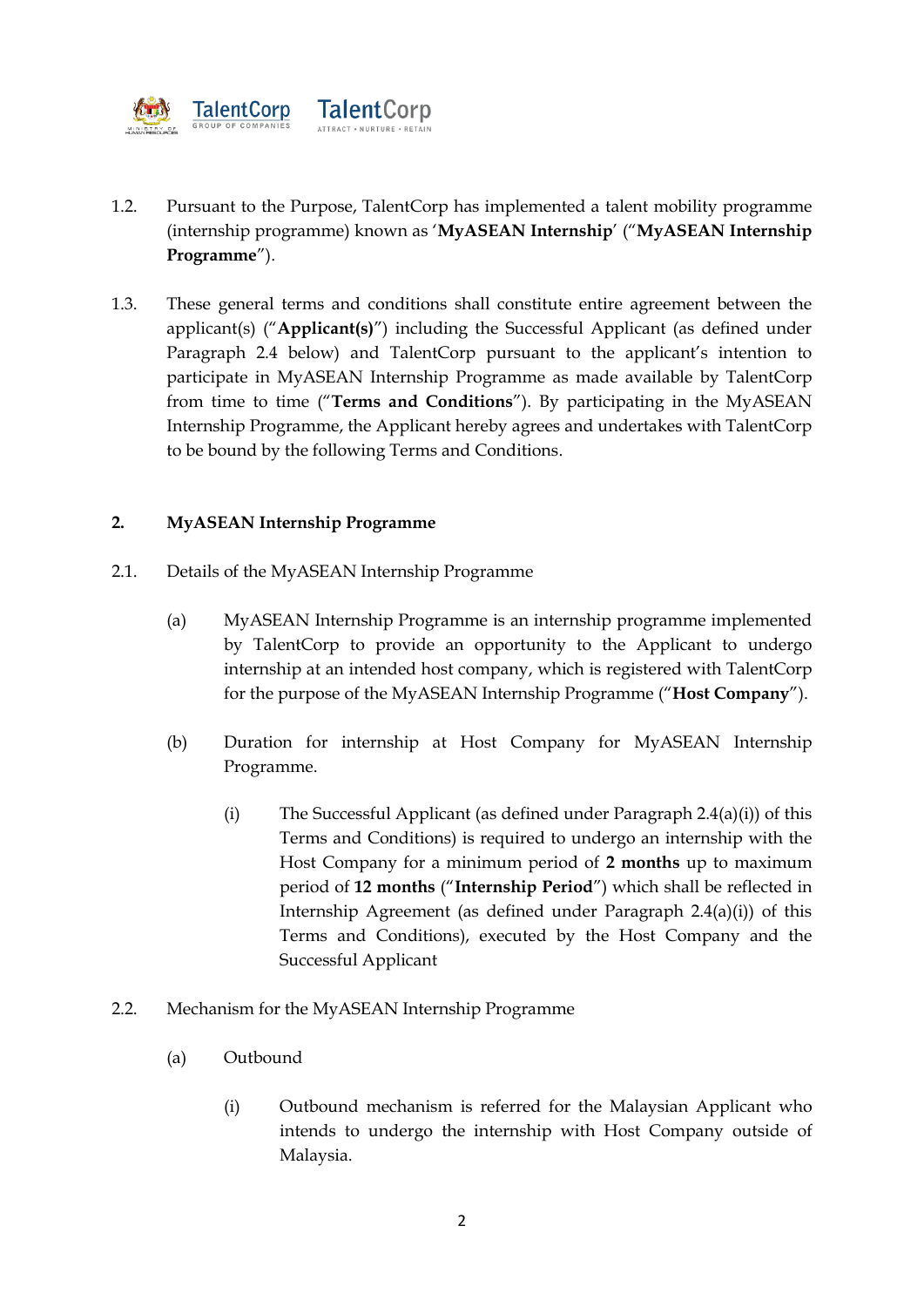

# (b) Inbound

- (i) Inbound mechanism is referred for the foreign Applicant who intends to do undergo the internship with Host Company in Malaysia.
- 2.3. Eligibility of the Applicant
	- (a) The Applicant who intends to participate in the MyASEAN Internship Programme shall fulfil the following criteria:
		- (i) The Applicant must be between 18 to 24 years old;
		- (ii) The Applicant must be currently pursuing Bachelor's Degree or equivalent certificates from reputable universities as approved by TalentCorp or within **six** (**6**) **months** period from the completion of the Bachelor's Degree or equivalent certificates;
		- (iii) Minimum CGPA 3.0 or second-class upper equivalent for current academic results; and
- 2.4. Processes for participation in the MyASEAN Internship Programme
	- (a) Methods to participate in the MyASEAN Internship Programme:
		- (i) General Application Processes
			- (1) The Applicant shall complete the application form for the MyASEAN Internship Programme ("**Application Form**") which can be accessed by the Applicant at TalentCorp's website located at [www.talentcorp.com.my/myaseaninternship](http://www.talentcorp.com.my/myaseaninternship) ("**Website**").
			- (2) The Host Company shall share internship positions which are available at the Host Company including list of preferred criteria at [https://talentcorp.my/MyASEAN-EmployerRequirementForm.](https://talentcorp.my/MyASEAN-EmployerRequirementForm)
			- (3) TalentCorp shall assist and/or facilitate the Applicant and the Host Company by filtering all applications made by the interested Applicants to be in line with the requirement imposed by TalentCorp for the MyASEAN Internship Programme and to comply with preferred criteria imposed by the Host Company.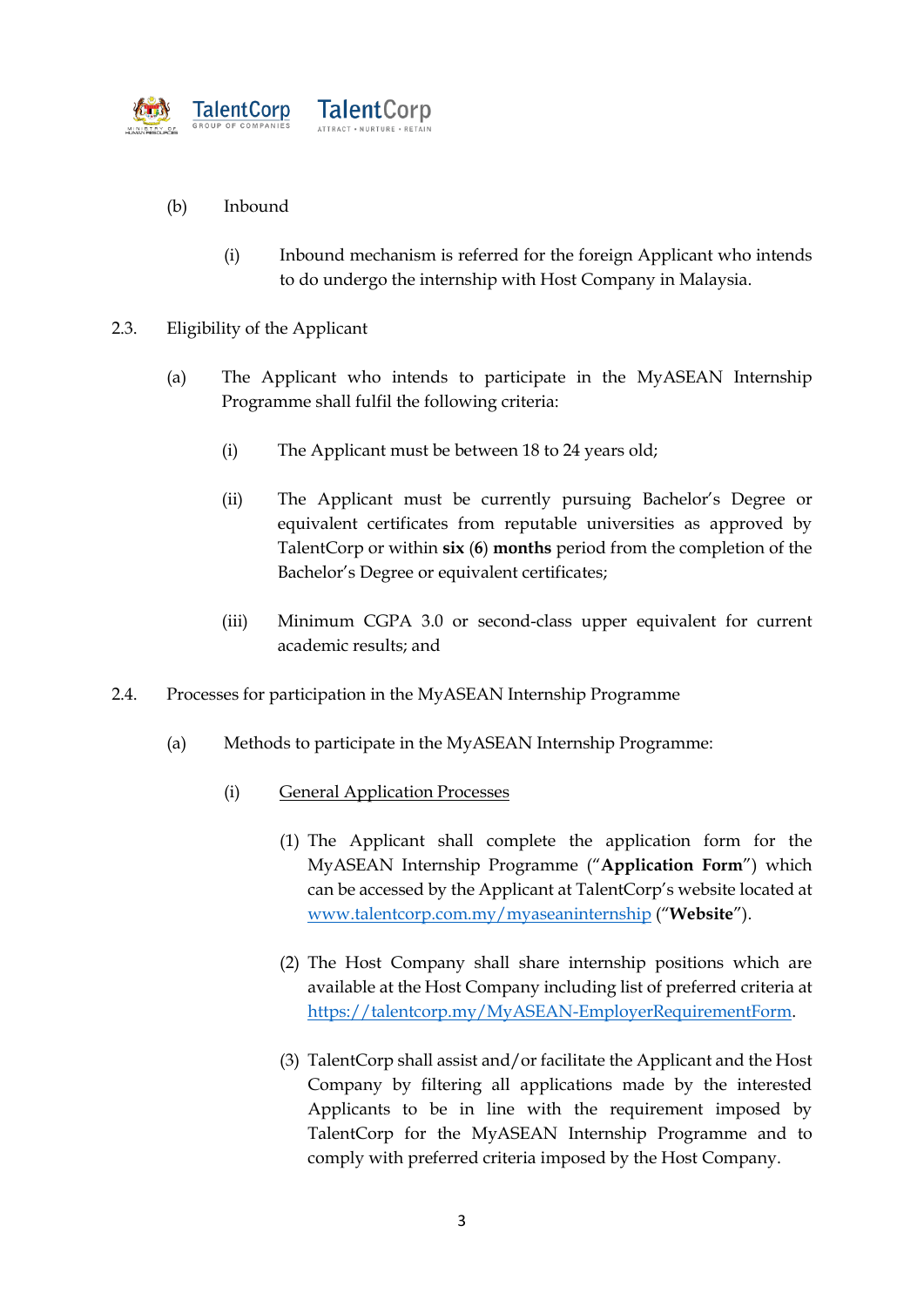

- (4) Subject to the Terms and Conditions, upon request by the Host Company, TalentCorp will share the Applicant's curriculum vitae to the Host Company for interviewing and hiring purposes.
- (5) The Host Company shall liaise and/or communicate directly with the Applicant for the purpose of interviewing and/or hiring purposes.
- (6) The Host Company shall notify TalentCorp on the successful Applicant ("**Successful Applicant**") to be hired by such Host Company under the MyASEAN Internship Programme and shall furnish the following documents to TalentCorp:
	- (a) Copy of identification card or passport of the Successful Applicant;
	- (b) Academic Transcript of the Successful Applicant; and
	- (c) Executed letter offer or any other similar agreement/document by the Successful Applicant and the Host Company, to reflect on the internship's terms and conditions of the Successful Applicant with the Host Company including the details of the duration of the internship and location of the internship ("**Internship Agreement**").
- (7) Additional documents to be provided by the Successful Applicant and/or the Host Company:
	- (a) Receipt of visa application, if applicable, including receipt for return flight ticket for incentive purposes (as further described under Paragraph 2.5 of this Terms and Conditions);
	- (b) Bank details of Successful Applicant/Host Company (including document of proof); and
	- (c) A copy of national registration identity card of the Successful Applicant (if the fees for the visa and/or the return flight ticket is borne by the Successful Applicant).
- (8) TalentCorp to communicate with the Successful Applicant to request for relevant documents from the Successful Applicant for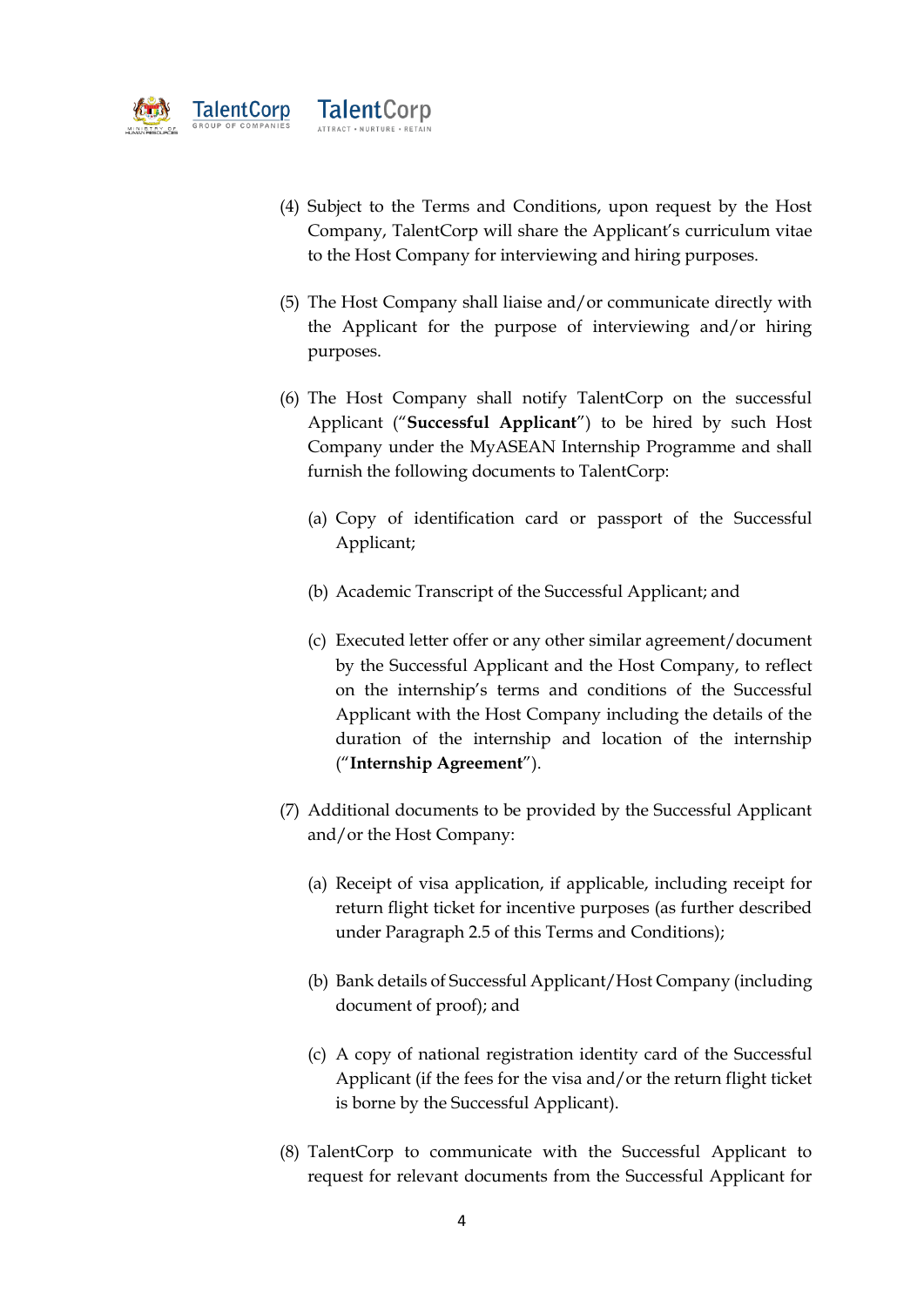

the purpose of incentive processes including to share link for 'MyASEAN Internship – Intern Information Form' ("**Intern Information Form**") via email which shall be completed by the Successful Applicant.

(9) Subject to full satisfaction by TalentCorp on the documents, clarifications and/or confirmation provided by the Successful Applicant/Host Company, TalentCorp shall process the incentive accordingly, subject to this Terms and Conditions.

# (ii) Endorsement Processes – Internship placement by the Successful Applicant

- (1) The Applicant to find any company for internship purposes using his/her own resources.
- (2) Successful Applicant to contact 'Career Centre' or 'International Office' at respective University to report placement that meets criteria of MyASEAN Internship Programme.
- (3) University to notify and provide TalentCorp the list of the Successful Applicants including the details of the companies for the purpose of internship for TalentCorp's consideration.
- (4) TalentCorp to communicate with the Successful Applicant to request for relevant documents from the Successful Applicant for the purpose of incentive processes including to share link of Intern Information Form via email which shall be completed by the Successful Applicant.
- (5) Documents to be provided by the Successful Applicant:
	- (a) Copy of identification card and/or passport of the successful Applicant;
	- (b) Curriculum vitae and/or resume of the Successful Applicant;
	- (c) Academic transcript of the Successful Applicant;
	- (d) Internship Agreement, duly executed by the company and the Successful Applicant;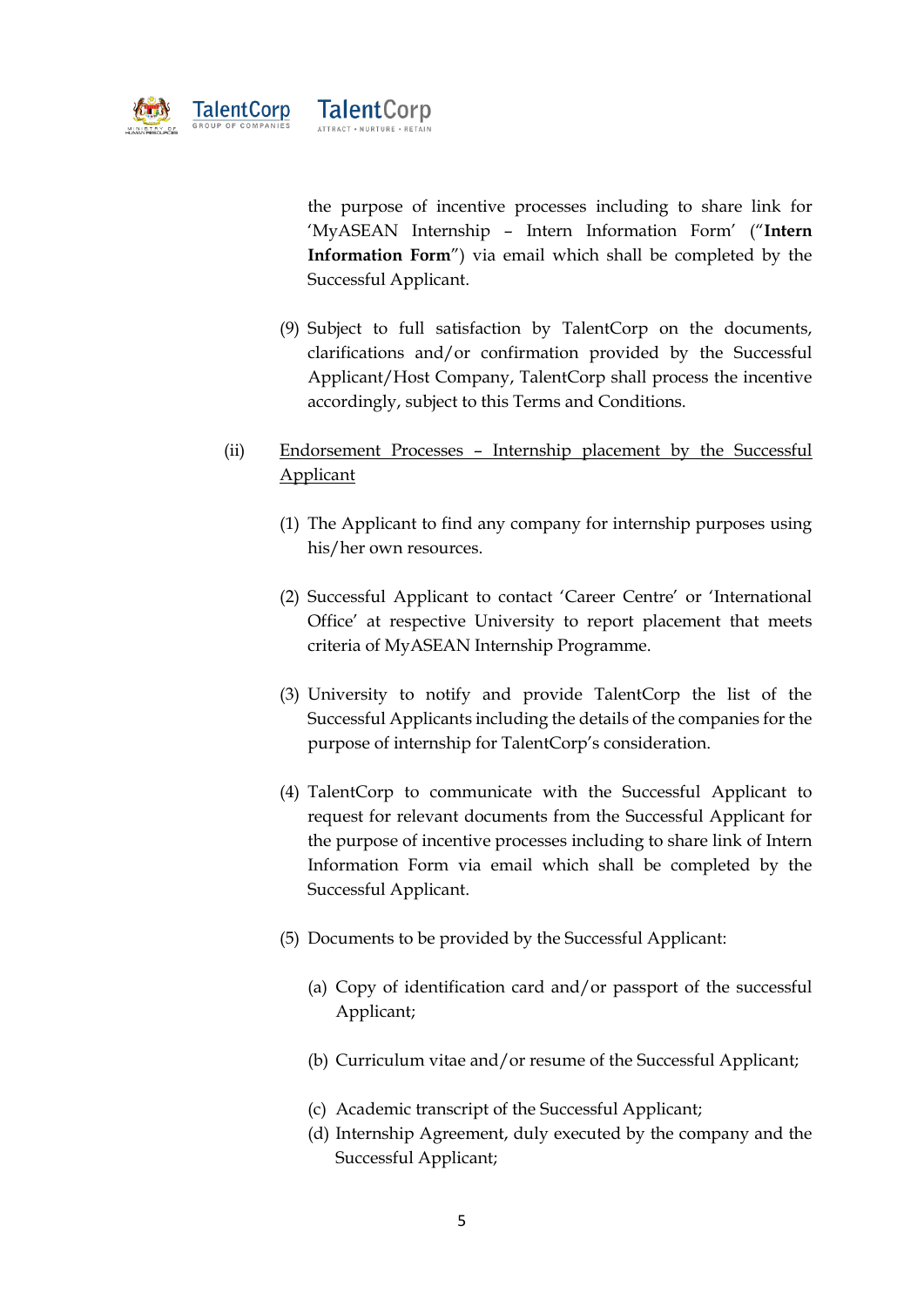

- (e) Receipt of visa application, if applicable, including receipt for return flight ticket for incentive purposes (as further described under Paragraph 2.5 of this Terms and Conditions); and
- (f) Bank details of the Successful Applicant (Document of Proof).
- (6) Subject to full satisfaction by TalentCorp on the documents, clarifications and/or confirmation provided by the Successful Applicant/the company, TalentCorp shall endorse the company as 'Host Company' under the MyASEAN Internship Programme and process the incentive accordingly, subject to this Terms and Conditions.
- (iii) Endorsement Processes Internship placement by the Host Company
	- (1) Host Company shall identify intern(s) by utilising its resources.
	- (2) Host Company to notify and provide TalentCorp the list of the Successful Applicants for the purpose of internship for TalentCorp's consideration.
	- (3) Documents to be provided by the Host Company:
		- (a) Copy of identification card and/or passport of the successful Applicant;
		- (b) Curriculum vitae and/or resume of the Successful Applicant;
		- (c) Academic transcript of the Successful Applicant; and
		- (d) Internship Agreement, duly executed by the company and the Successful Applicant.
	- (4) TalentCorp to communicate with the Successful Applicant to request for relevant documents from the Successful Applicant for the purpose of incentive processes including to share link of Intern Information Form via email which shall be completed by the Successful Applicant.
	- (5) Additional documents to be provided by the Successful Applicant and/or the Host Company: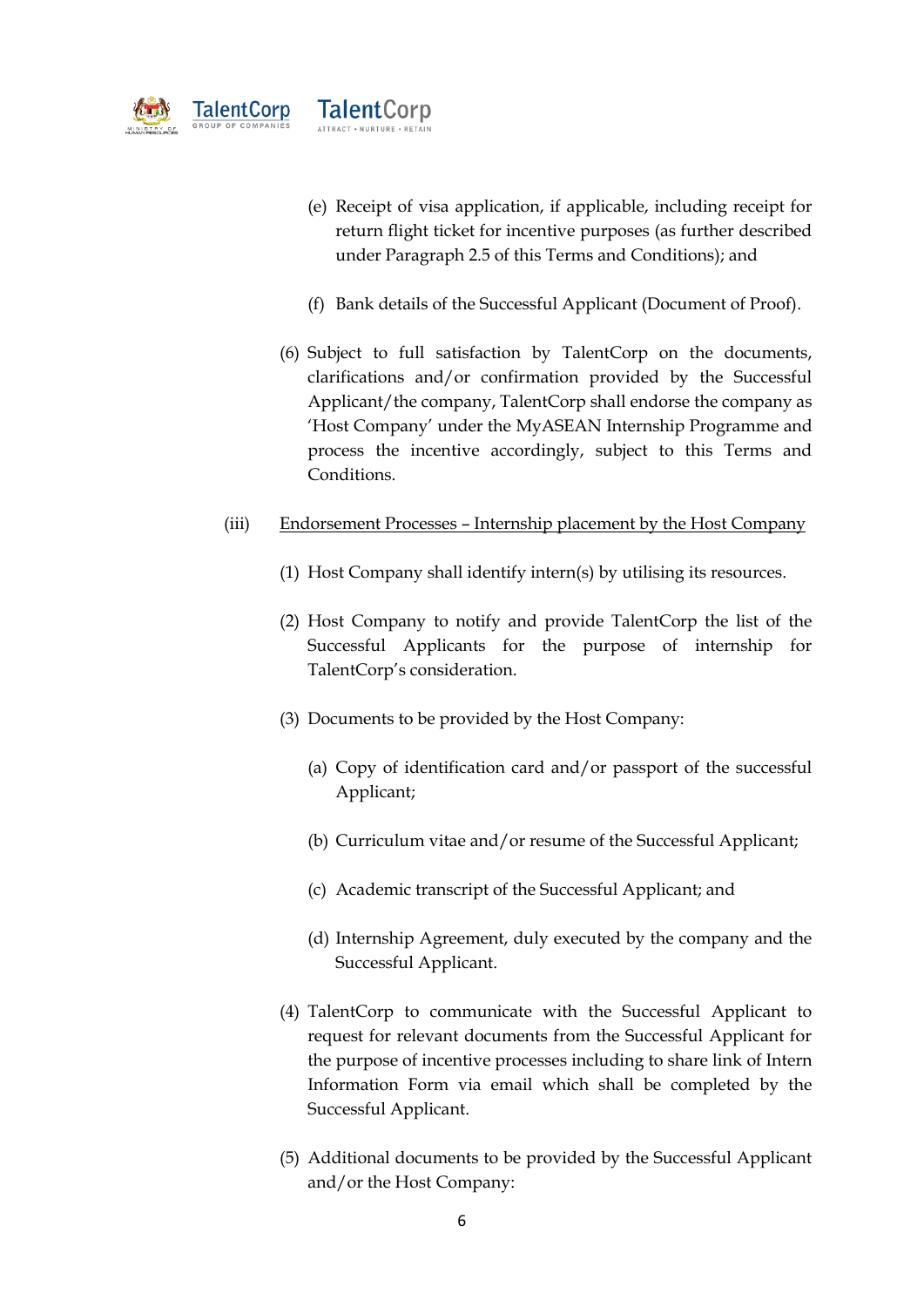

- (a) Receipt of visa application, if applicable, including receipt for return flight ticket for incentive purposes (as further described under Paragraph 2.5 of this Terms and Conditions);
- (b) Bank details of Successful Applicant/Host Company (including document of proof); and
- (c) A copy of national registration identity card of the Successful Applicant (if the fees for the visa and/or the return flight ticket is borne by the Successful Applicant).
- (6) Subject to full satisfaction by TalentCorp on the documents, clarifications and/or confirmation provided by the Successful Applicant/Host Company, TalentCorp shall process the incentive accordingly, subject to this Terms and Conditions.
- 2.5. Incentive to be provided by TalentCorp under the MyASEAN Internship Programme
	- (a) Notwithstanding to any other terms and/or provisions of this Terms and Conditions, the incentive as described under Paragraph 2.5 is only applicable to **outbound programme** only and for physical internship only (non-virtual internship).
	- (b) Details of the incentive:
		- (i) Return Flight Ticket
			- (1) TalentCorp agrees to reimburse the Successful Applicant for the costs of 1 time return flight ticket, economy class ("**Return Flight Ticket**") up to a maximum of **RM1,500.00** only for the cost of the Return Flight Ticket, for the purpose of internship by such Successful Applicant with the Host Company under the MyASEAN Internship Programme.
		- (ii) Visa
			- (1) TalentCorp also agrees to reimburse fees for visa, if applicable, imposed by the immigration department, up to a maximum of **RM500.00** only, for the purpose of internship by such Successful Applicant with the Host Company under the MyASEAN Internship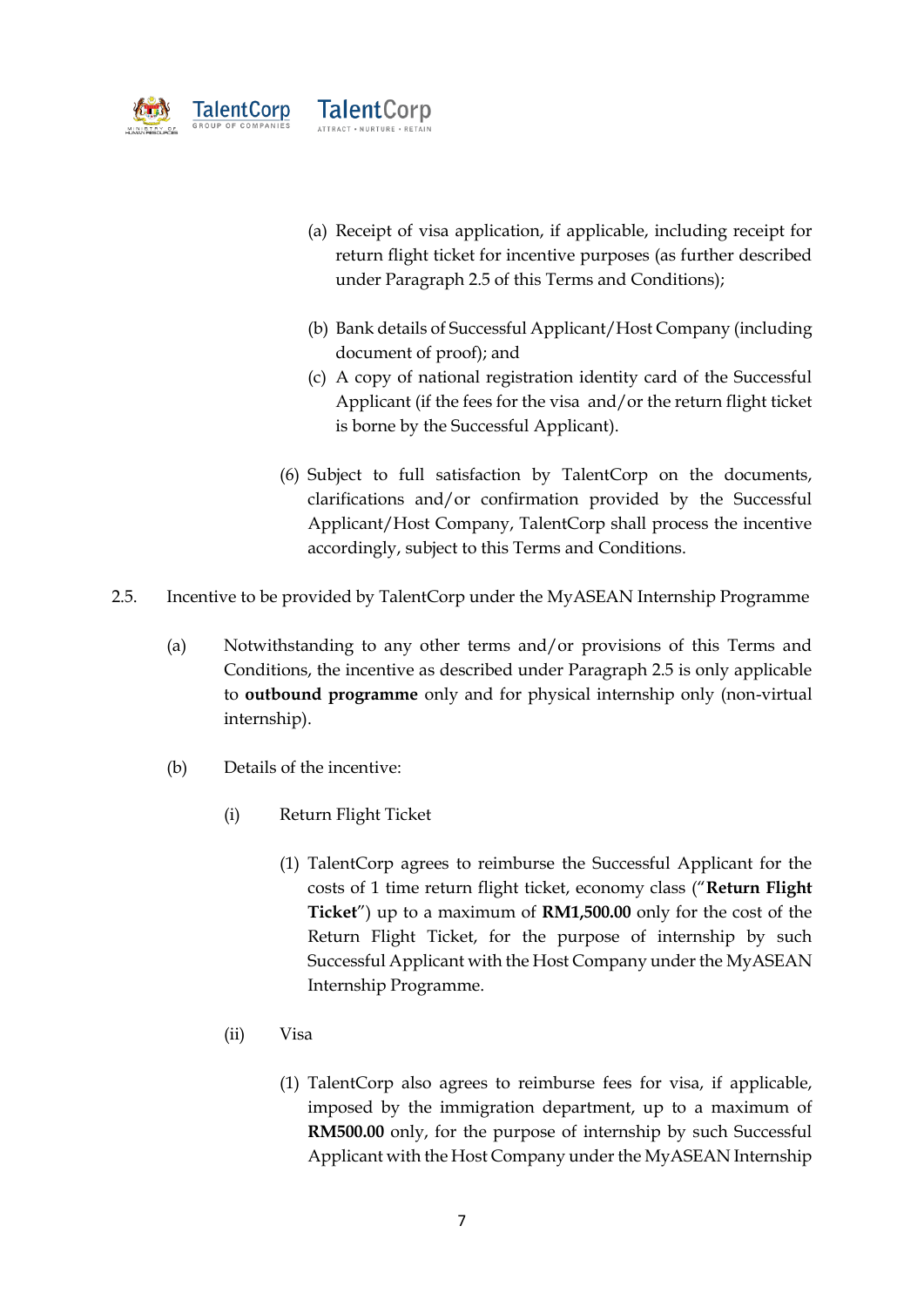

Programme. Any other additional costs pertaining to the visa shall be borne solely by the Successful Applicant.

- (iii) Any other additional costs and/or expenses for such Return Flight Ticket such as costs for rescheduling the date and time of the Return Flight Ticket, upgrading the Return Flight Ticket from economy class to business class and so forth shall be borne solely by the Successful Applicant.
- (iv) The reimbursement of the costs for the Return Flight Ticket and visa provided by TalentCorp for the purpose of the MyASEAN Internship Programme is one (1)-time benefit only.
- (v) TalentCorp shall not be obligated to make payment for such reimbursement in the event the Successful Applicant opts to exit from the MyASEAN Internship Programme at any time prior to reimbursement made by TalentCorp to the Successful Applicant.
- (vi) For avoidance of doubt, in the event the Successful Applicant opts to exit from the MyASEAN Internship Programme prior to the expiry of the Internship Agreement, after TalentCorp reimburse the costs for the Return Flight Ticket and visa, if applicable, the Successful Applicant undertakes and covenants with TalentCorp to refund the reimbursement made by TalentCorp upon receipt notice by the Successful Applicant from TalentCorp.
- (vii) The above provisions shall not be applicable in the event the Successful Applicant opts to exit from the MyASEAN Internship Programme prior to the expiry of the Internship Agreement due to the following impediments:
	- (1) war, whether declared or not, or any other armed conflict, military or non-military interference by any third-party state or states, act of terrorism or serious threat of terrorist attacks; or
	- (2) civil riot, sabotage or piracy, strike or boycott; or
	- (3) act of government, requisition, nationalisation, or any other acts of authority whether lawful or unlawful, blockade, siege or sanction; or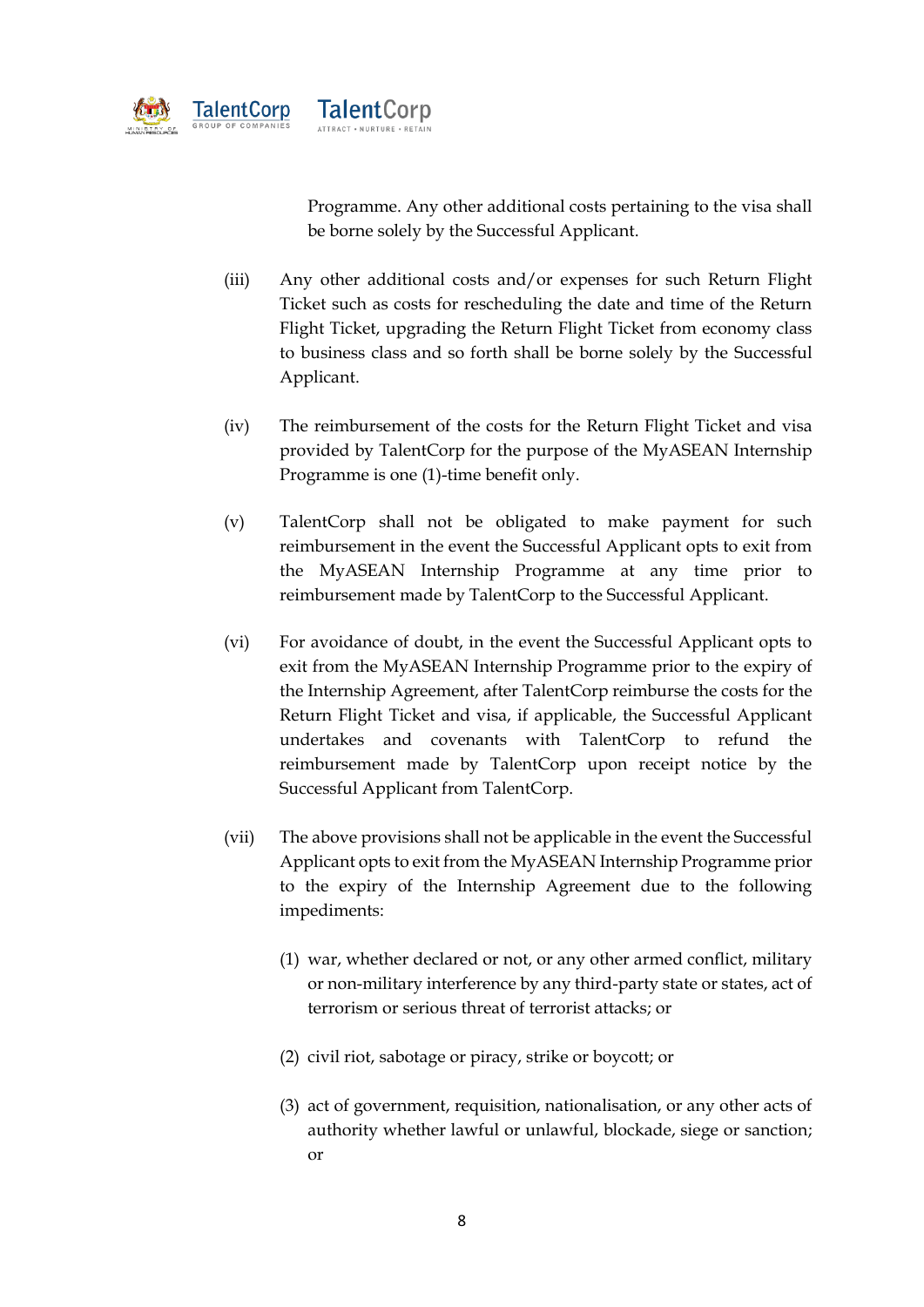

- (4) accident, fire, explosion; or
- (5) natural disaster such as, but not limited to, storm, cyclone, hurricane, earthquake, landslide, flood, drought; or
- (6) plague, epidemic, pandemic, other viral outbreak, including any acts or orders of governments or public authorities based thereon; or
- (7) personal reasons which are deemed to be reasonable by TalentCorp; or
- (8) any event similar to the ones listed under (1) to (7) above.

### **3. Roles and Obligations**

- 3.1. Roles and obligations of TalentCorp for the purpose of the MyASEAN Internship Programme shall include but not limited to the followings:
	- (a) TalentCorp is only acting as a liaison entity between the Applicant and the Host Company for MyASEAN Internship Programme. TalentCorp is responsible in arranging and promoting application made by the Applicant under MyASEAN Internship Programme to ASEAN participating companies which are located in ASEAN countries subject to the sole discretion of TalentCorp.
	- (b) All salary, commission, allowances, remuneration and benefits for the internship shall be borne by the Host Company solely subject to the terms and conditions of the Internship Agreement between the Successful Applicant and the Host Company.
- 3.2. Roles and obligations of the Host Company for the purpose of the MyASEAN Internship Programme shall include but not limited to the followings:
	- (a) The Host Company shall be responsible for the engagement with the Successful Applicant during the Internship Period including but not limited to the preparation of the Internship Agreement between the Successful Applicant and the Host Company, conducting probation/orientation period to the Successful Applicant, make necessary payment for salary, commission, allowances and/or remuneration to the Successful Applicant (as agreed between the Host Company and the Successful Applicant in the Internship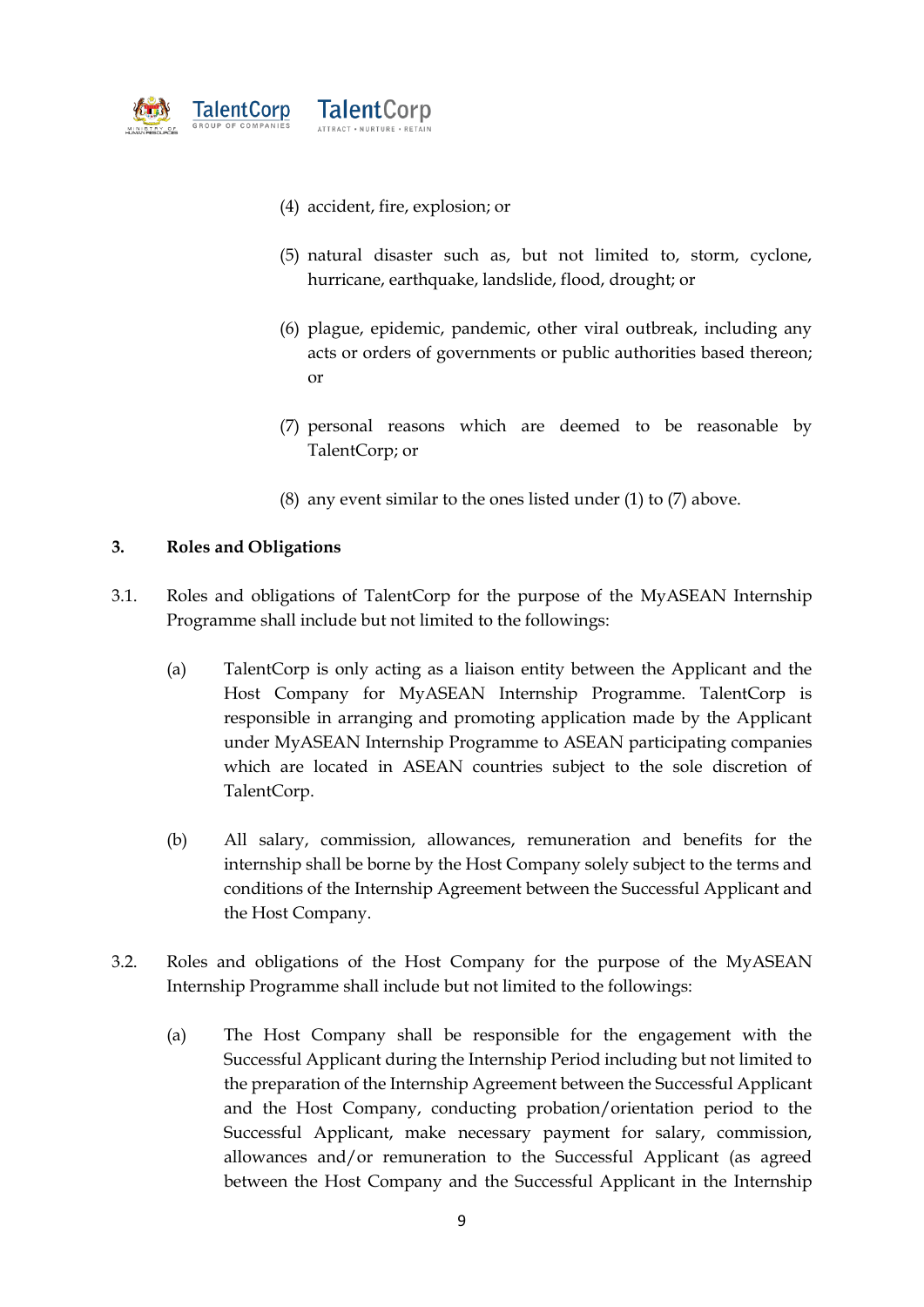

Agreement), managing insurance coverage (if applicable for medical and professional coverage) and safety of the Successful Applicant during the Internship Period.

- (b) The Host Company shall provide necessary documentations for the purpose of the MyASEAN Internship Programme as requested by TalentCorp, failure of which, TalentCorp reserves the absolute rights to remove the Host Company including the Successful Applicant from the MyASEAN Internship Programme.
- (c) The Host Company shall provide sample of module which shall be used by the Host Company to the Successful Applicant during the Internship Period to TalentCorp.
- (d) The Host Company shall assign minimum of **1 contact person** in Malaysia and in the country where the internship take place, to act as liaison person between TalentCorp, the Successful Applicant and the Host Company. For clarification purposes, in the event the Host Company is located outside Malaysia with no headquarters or counterparts in Malaysia, TalentCorp shall liaise directly with the representative of the Host Company.
- 3.3. Roles and obligations of the Successful Applicant for the purpose of the MyASEAN Internship Programme shall include but not limited to the followings:
	- (a) The Successful Applicant shall provide written notification to TalentCorp in the event of changes in contact details of the Successful Applicant including but not limited to the changes in email address, telecommunication numbers, address, emergency contact numbers or any other information for TalentCorp's record purposes.
	- (b) The Successful Applicant shall provide necessary documentations for the purpose of MyASEAN Internship Programme as requested by TalentCorp, failure of which, TalentCorp reserves the absolute rights to remove the Successful Applicant from the MyASEAN Internship Programme.
	- (c) The Successful Applicant shall provide written weekly/monthly report to TalentCorp (as requested by TalentCorp) during the Internship Period with the Host Company.
	- (d) The Successful Applicant shall report to Malaysian Embassy in respective country of the Host Company before commencing the internship.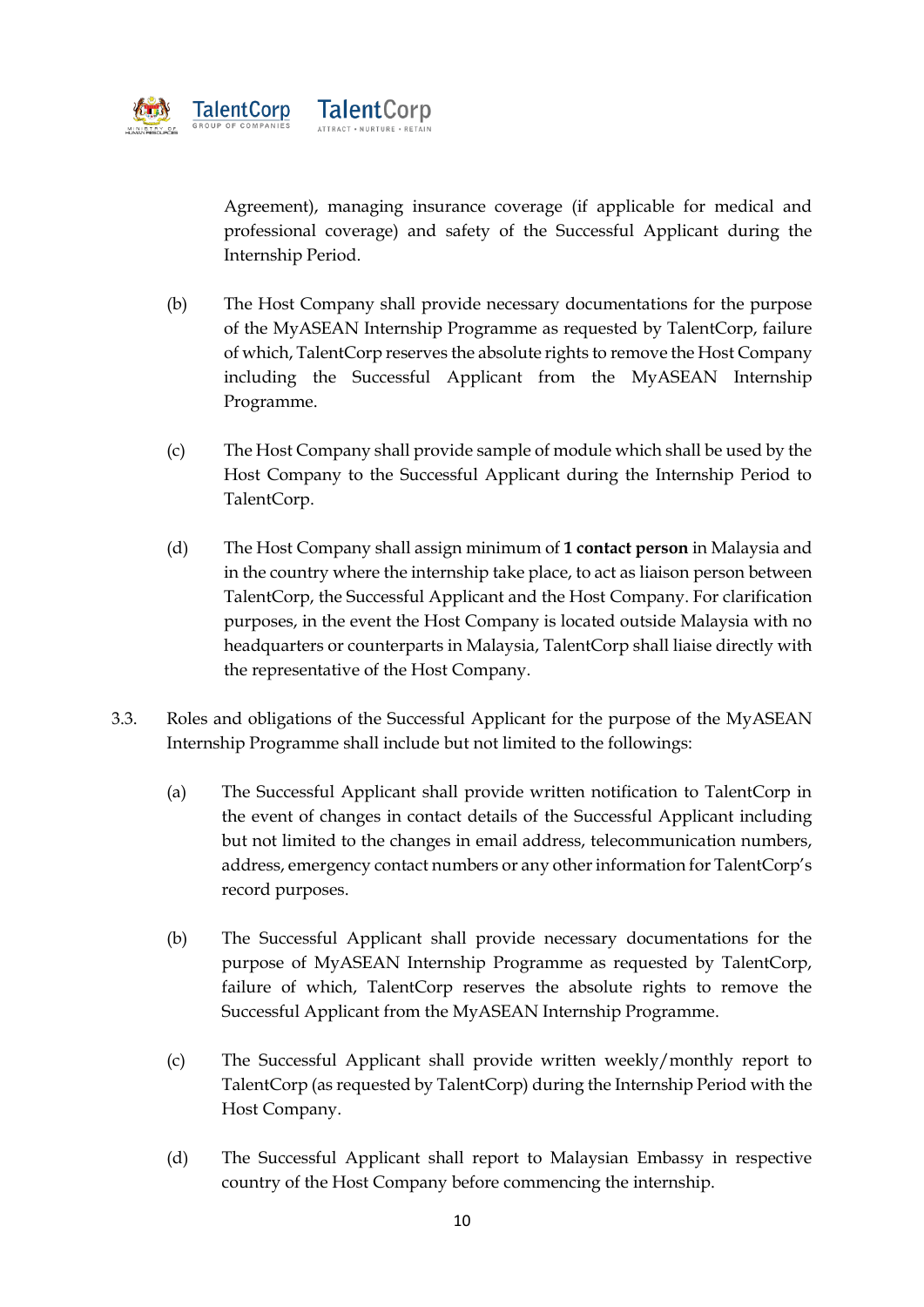

- (e) The Successful Applicant is required to complete online questionnaires as provided by TalentCorp upon completion of the Internship Period.
- (f) The Successful Applicant hereby undertakes with TalentCorp to abide to all rules, regulations, and law in the country where the internship takes place.
- (g) The Successful Applicant shall arrange all transportation and/or accommodation including but not limited to the visa arrangements for the purpose of the internship at the Host Company.

### **4. Other Terms and Conditions**

- 4.1. Personal Data Protection
	- (a) By participating in the MyASEAN Internship Programme, the Applicant hereby agrees that TalentCorp, including but not limited to its partners, employees, agents and/or representatives, to collect, store, process and/or use the Applicant's personal data, which may include but not limited to Applicant's name, address, telephone number, national registration identification card number and email address ("**Personal Data**"), for the purpose of it was collected, which among others are to provide information to the Applicant pertaining to the MyASEAN Internship Programme.
	- (b) The Applicant hereby gives consent to TalentCorp, including but not limited to its partners, employees, agents and/or representative, to disclose the Personal Data to relevant authorities and/or third parties, where required by law or for legal purposes.
- 4.2. Intellectual Property Rights
	- (a) All reports, materials and/or compilation of materials pursuant to the MyASEAN Internship Programme shall become the exclusive properties of TalentCorp and shall not be returned to the Applicant. The Applicant hereby agrees to grant TalentCorp, including but not limited to its partners, employees, agents and/or representatives, unconditional and irrevocable rights to publish such reports, materials and/or compilation of materials in any formats at TalentCorp's website or other platforms as determined by TalentCorp.
- 4.3. Violation of Laws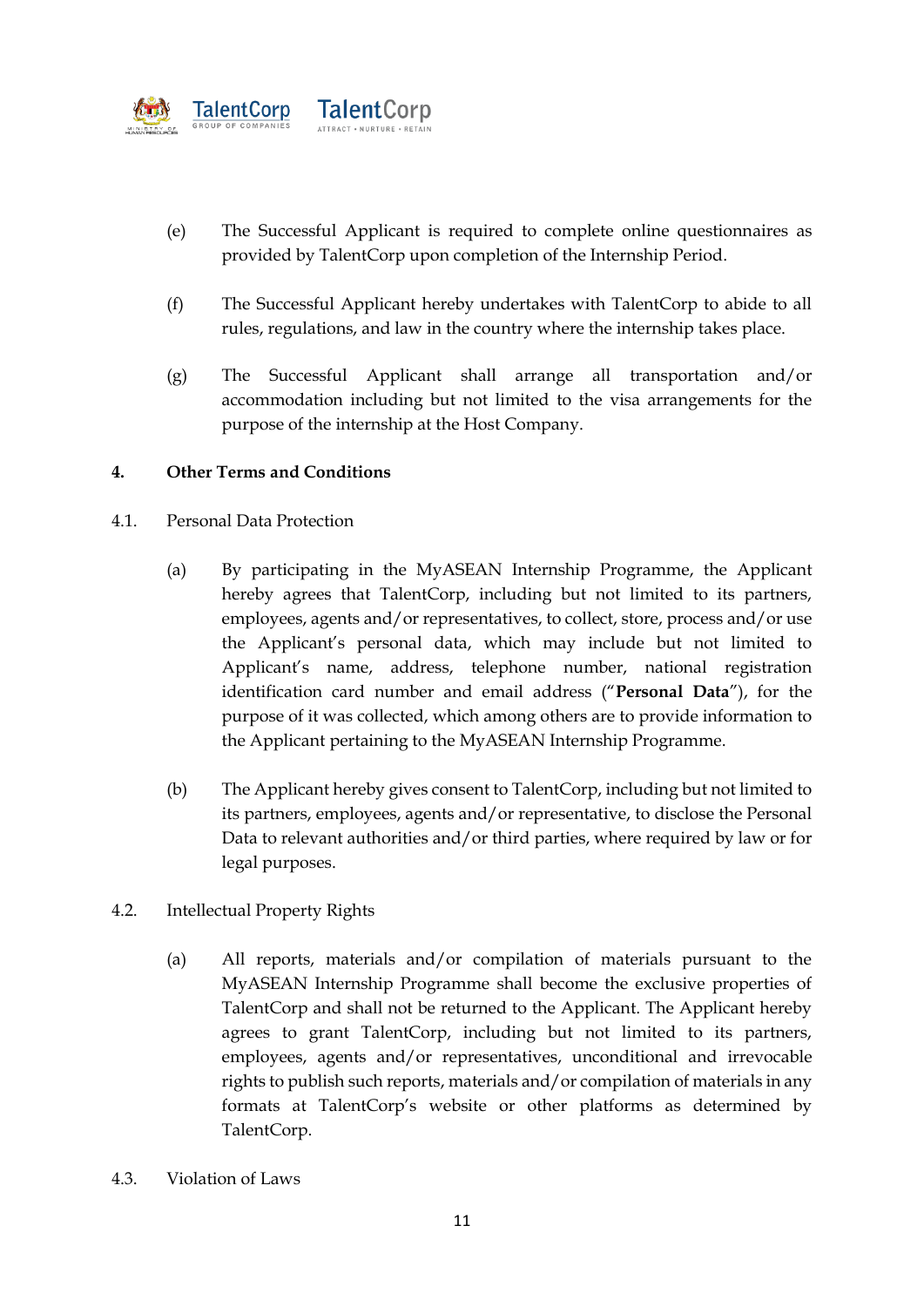

(a) Any attempt to deliberately damage or undermine the legitimate operation of this MyASEAN Internship Programme is a violation of criminal and civil laws and TalentCorp, including but not limited to its partners, employees, agents and/or representatives of the programme reserve the right to seek damages from those making such attempts to the fullest extent permitted by law.

# 4.4. Governing Laws

- (a) All disputes and differences arising hereunder shall be governed by and interpreted in according with the laws for the time being in force in Malaysia. Parties hereby agree to submit to the exclusive jurisdiction of the courts of Malaysia in respect of any claim or proceeding arising from this terms and conditions, and to obey any order or judgment of the courts in respect of such claim or proceedings.
- 4.5. Prohibited Conduct
	- (a) Applicants are prohibited from making threats, engaging in crime, violent and dangerous activities. This list of behaviours, while not inclusive, provides examples of conduct that is prohibited:
		- (i) Causing physical injury to another person;
		- (ii) Making threats of any kind;
		- (iii) Aggressive, hostile or violent behaviours, such as intimidation of others; attempts to instil fear in others; or subjecting others to emotional distress;
		- (iv) Other behaviour which suggests a propensity toward violence, which may include belligerent speech, excessive arguing or swearing, sabotage or threats of sabotage or a demonstrated pattern of refusing to follow the MyASEAN Internship Programme's policies and/or procedures;
		- (v) Possession of a weapon without license; or
		- (vi) Committing acts motivated by, or related to, sexual harassment or domestic violence.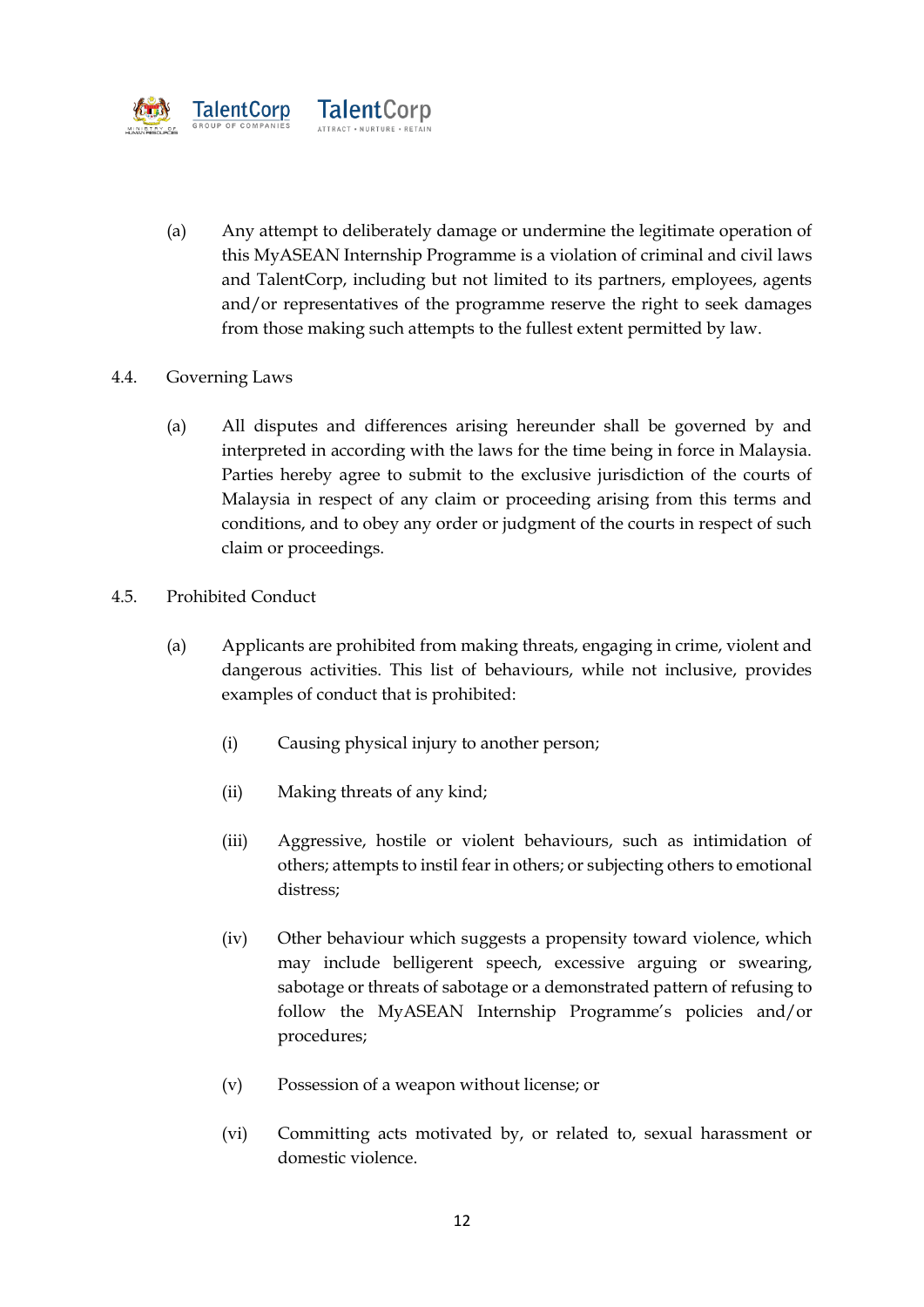

- (b) In the event the Applicant is found guilty for any of the above prohibited conducts, TalentCorp reserves the absolute right to remove the Applicant from the MyASEAN Internship Programme.
- 4.6. Exclusion of Liability
	- (a) TalentCorp shall not be responsible and/or held liable to the following including but not limited to:
		- (i) errors, omissions, interruptions, deletions, defects or delays in operations or transmission of information, in each case whether arising by way of technical or other failures or malfunctions of computer hardware, software, communications devices or transmission lines;
		- (ii) data corruption, theft, destruction, loss, unauthorized access to or alteration of the application;
		- (iii) electronic communications that are undeliverable as a result of any form of active or passive filtering of any kind or insufficient space in the Applicant's e-mail account to receive e-mail messages;
		- (iv) misconduct of any kind, as described, but not limited to, under Paragraph 4.5 above;
		- (v) for any unpaid salaries, commissions, fees, allowances and/or remunerations payable by the Host Company under the Internship Agreement to the Successful Applicant; and
		- (vi) for any injuries, damages and/or losses suffered by the Applicant and/or the Host Company pertaining to their participation under the MyASEAN Internship Programme.
- 4.7. Miscellaneous
	- (a) TalentCorp reserves absolute right at its absolute discretion and without liability whether to:
		- (i) change, modify, alter, adapt, add or remove any of the terms and conditions contained herein; and/or